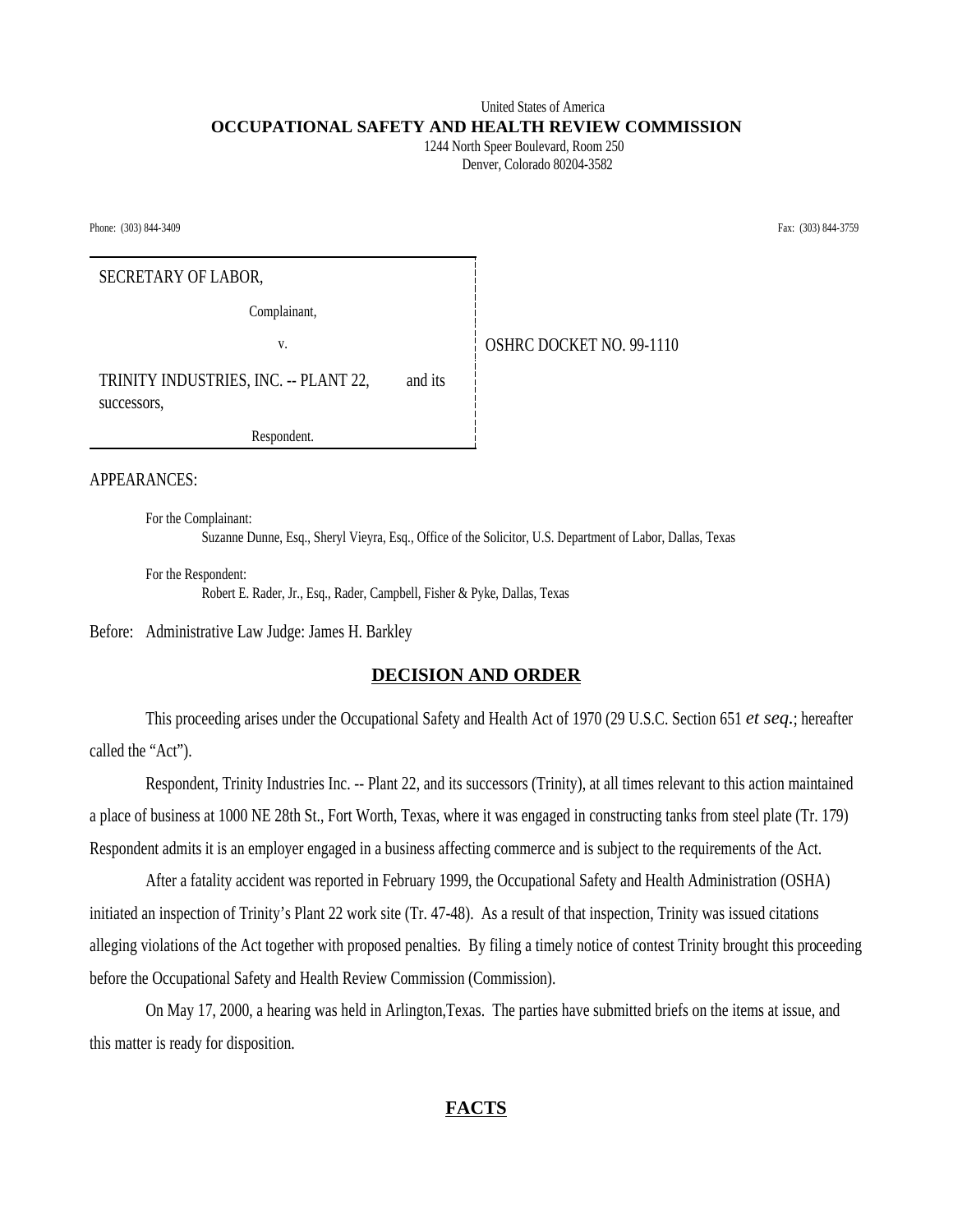Trinity manufactures steel tanks, rolling and welding steel plates into rings, which are then welded together and fitted with a head (Tr. 84-85,179-80). During his inspection of Trinity's Plant 22, CO Benito Soto Mercado observed and photographed partially completed tanks stored outside the girth welding station (Tr. 50; Exh. C-1 through C-14). Mercado testified that employees, including production foreman David Perez (Tr. 179), told him that production frequently backs up; partially finished tanks awaiting the next step in the manufacturing process are stored on the workroom floor for an indeterminate period (Tr. 66). Ernest Moreno, an outside girth welder with Trinity (Tr. 117), testified that the tanks could be on the workroom floor for between half a day to a day (Tr. 131). CO Mercado stated that he understood the tanks could be placed on the workroom floor for as little as half a day up to a week (Tr. 80).

The tanks are placed nose to end in rows, each approximately 7 to 12 inches behind the other (Tr. 62, 64-65, 188; Exh. C-4 through C-14). Moreno testified that Trinity did not have any rules about the spacing between the tanks (Tr. 120; *see also* testimony of Jim Stewart, Tr. 219). Moreno stated that the tanks are often placed so close together that you cannot walk through them (Tr. 121, 124, 132). Moreno testified that in early February he complained to his supervisor, David Perez, and to LeRoy Harper, who was in charge of safety meetings, that the workroom floor was dangerous when the tanks were too crowded (Tr. 129- 30). Moreno's concern was that the crane operator could not see other employees on the floor (Tr. 129). Moreno was not worried about the tanks rolling off their chocks; it never occurred to him that such a thing could ever happen (Tr. 139-40). Perez testified that when he received complaints, he stopped production in back, allowing the welders in front to catch up and start moving the tanks off the workroom floor (Tr. 189, 195). Perez testified that Trinity did not have a rule addressing the spacing of the tanks on the floor, and did not perceive the complaints about crowding as a safety issue (Tr.189, 197).

The tanks on the workroom floor are "blocked," *i.e.,* or raised off the ground, by placing them on two 4 x 4s, one at the front and one at the rear of the tank (Tr. 67, 73, 90). The tanks are "chocked," or secured, with wedges or blocks of wood placed on top of the 4 x 4s (Tr. 73, 90, 113; Exh. C-1, C-2). Mercado testified that David Perez told him it was company policy to chock the tanks at all four corners, but that it was general practice to chock only one end of the tanks (Tr. 74, 78). Luis Gonzales, the welding lead man (Tr. 170), confirmed that in approximately 80% of the cases, the tanks are chocked at only one end, despite Trinity's policy (Tr. 74-75, 174; *See also*, testimony of Giver Tovar, Tr. 157-58). At the hearing Perez stated that he was unaware of any company policy requiring the tanks to be chocked at all four corners (Tr. 192).

When the welders are ready to work on a tank, cables are run underneath the tanks (Tr. 62, 67). The tanks are then lifted with an overhead crane and placed on trunnions, or rollers where their seams are welded (Tr. 62, 67, 110-11). CO Mercado testified, and employee Moreno confirmed, that the tanks tend to swing as they are lifted, and frequently bump other tanks on the workroom floor as they are hoisted (Tr. 62, 65, 121-22). Moreno testified that he has often seen chocks fall off when a tank is bumped, though in the more than 20 years he has worked at Trinity prior to February 26, 1999 he had never seen a tank completely dislodged (Tr. 123, 133, 135). Luis Gonzales told Mercado that although the tanks frequently bump into each other, he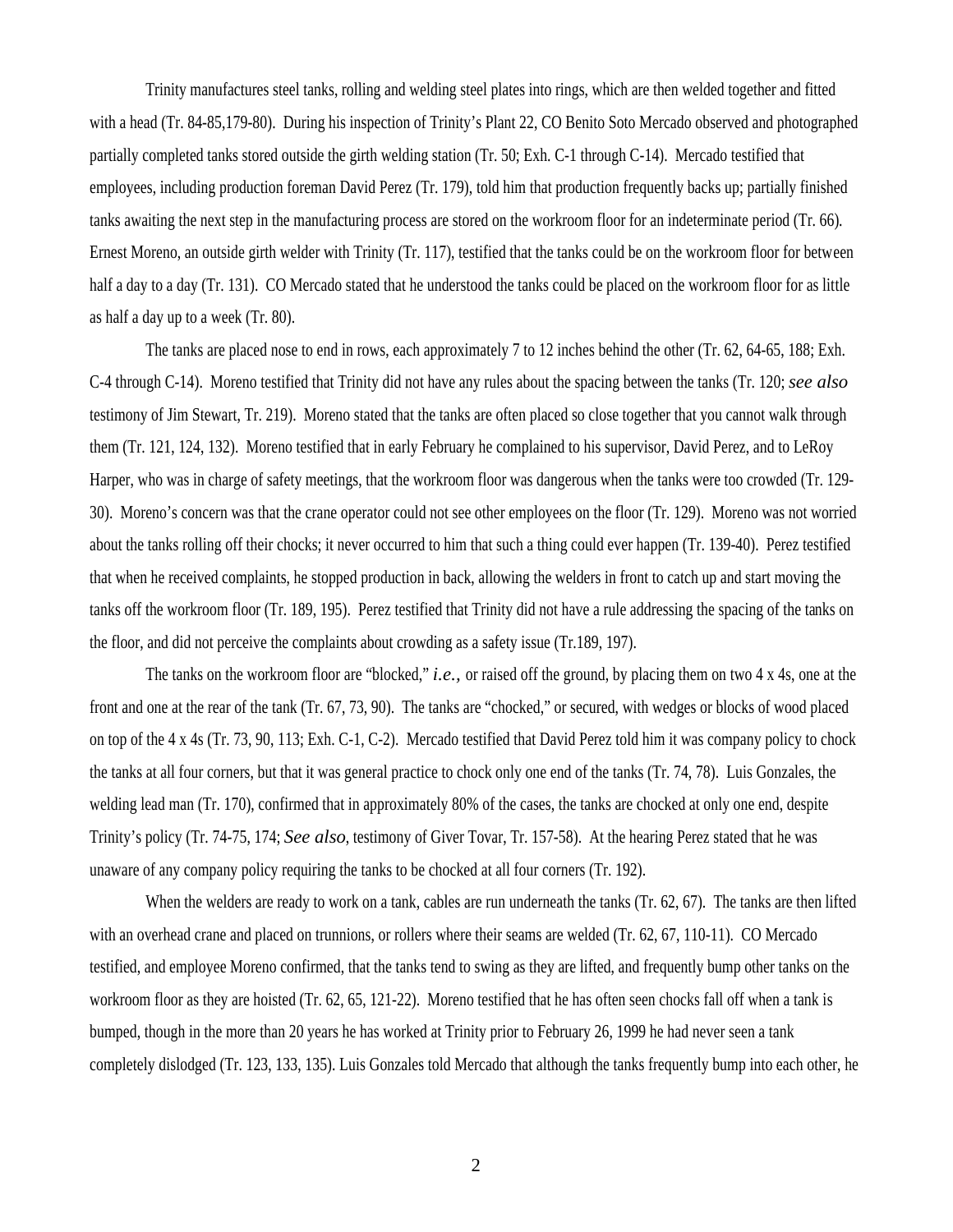had never perceived it as a problem (Tr. 110-11). Gonzales stated that he had never dislodged a chock (Tr. 172-73). He believed the chocking practice was safe; no tank had ever rolled prior to February 26, 1999 (Tr. 110-11, 172-73).<sup>1</sup>

Jim Stewart, Trinity's division safety director, testified that Trinity has invited Texas OSHA Consulting Service (OSHCON) to audit Plant 22; OSHCON did not find Trinity's chocking methods deficient (Tr. 211). Stewart further stated that Trinity's Plant 22 has been inspected "wall to wall" by OSHA, as have their five other manufacturing plants (Tr. 214). In no instance has their method of chocking been cited (Tr. 214-15). Finally, Stewart testified that chocking with wooden wedges is standard in the industry (Tr. 215). Stewart stated that it would take 3,000 pounds of force to knock one of their tanks over a 4 x 4 wedge (Tr. 218). Stewart opined that a tank bumping against another during hoisting would not dislodge a properly chocked tank (Tr. 218, 221, 223).

On February 26, 1999, an incomplete tank rolled off its chocks (Tr. 147; Exh. C-3). Gonzales testified that the two tanks involved had been placed on the workroom floor approximately six inches apart, and had been there since the night before (Tr. 171-72). Moreno testified that the tank that rolled was chocked with two blocks in front (Tr. 147). Perez stated that the tank had three wedges (Tr. 192-93). The tank had an open back end, and the tank behind already had a head on it (Tr. 147). When the rear tank was hoisted, the head of the rear tank briefly caught the open end of the forward tank and lifted it up, dislodging a chock and causing the tank to roll (Tr. 147).

CO Mercado stated that the proximity of the tanks increased the probability that a tank in storage would be struck by a tank being moved, and dislodged from its chocks (Tr. 80-82, 101). Mercado stated that he would have cited Trinity even if the company policy of using four chocks had been the usual or even uniform practice (Tr. 95, 114). Mercado stated that chocking the tanks was unsafe where, as here, the tanks were stored in close proximity and could be struck by other tanks being hoisted by crane (Tr. 95-96, 114). Mercado stated that the use of a cradle system, in lieu of chocks would abate the problem (Tr. 97, 99). Mercado admitted that the probability of a chocked tank rolling was relatively low (Tr. 92).

## **Alleged Violation of §1910.176(a)**

Serious citation 1, item 1 alleges:

29 CFR 1910.176(a): The work room floor of the Outside Girth Welding Station located in Bay One of Trinity Industries Plant #22 was not marked as to provide sufficient safe clearances between stored rail-car tanks where mechanical handling equipment was used.

The cited standard provides:

(a) *Use of mechanical equipment*. Where mechanical handling equipment is used, sufficient safe clearances shall be allowed for aisles, at loading docks, through doorways and wherever turns or passage must be made. Aisles and passageways shall be kept clear and in good repair, with no

<sup>&</sup>lt;sup>1</sup> Giver Tovar, a repair welder with Trinity (Tr. 152), testified that he had seen a tank roll off the trunnions, and from the outside girth (Tr. 164), but never on the workroom floor.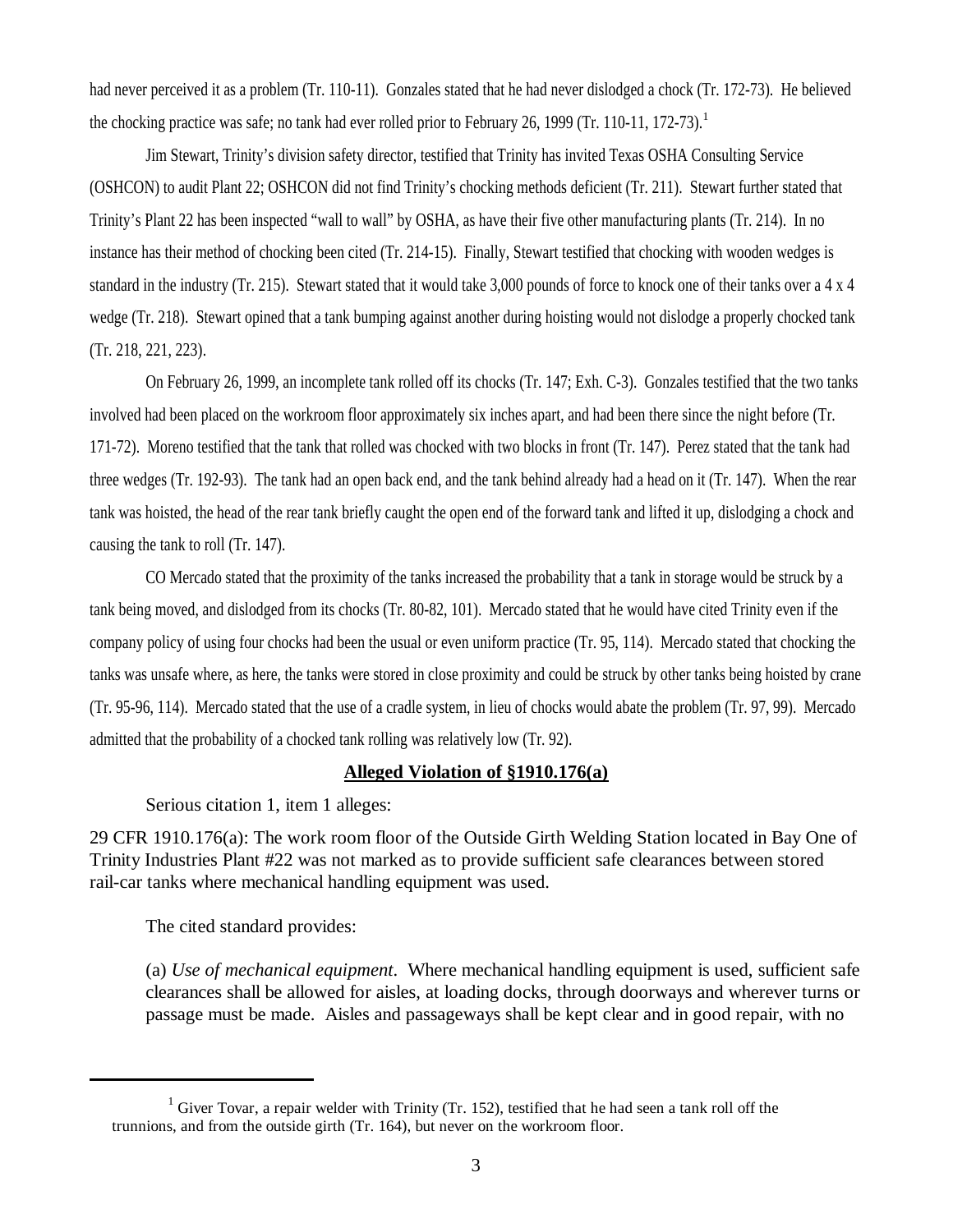obstruction across or in aisles that could create a hazard. Permanent aisles and passageways shall be appropriately marked.

### *Discussion*

As a threshold matter, in order to prove a violation of section  $5(a)(2)$  of the Act, the Secretary must show by a preponderance of the evidence that the cited standard applies. *See, e.g., Walker Towing Corp.*, 14 BNA OSHC 2072, 2074, 1991-93 CCH OSHD ¶29239, p. 39,157 (No. 87-1359, 1991).

The Secretary maintains that the cited standard is applicable because Trinity used mechanical overhead cranes for material handling, and because employees worked around the tanks (Secretary's Post Hearing Brief, p. 2). The plain language of the cited standard, however, as well as this judge's examination of the cases arising under the cited standard, makes it clear that §1910.176(a) is intended to ensure that aisles used for moving materials be of sufficient size that material handling equipment, such as forklifts, be able to turn, and that passageways used for moving materials be clear of obstructions.

As CO Moreno stated at the hearing, the clearance between stored tanks in citation 1, item 1, reproduced above, refers to the 7 to 12 inches between the end of one tank and the front of the tank stored behind it. That space was never intended as an aisle or passageway, either for employees (Tr. 121), or to accommodate material handling equipment. The Secretary has failed to show, by a preponderance of the evidence, that the cited standard is applicable to the cited conditions, and the citation is, therefore, vacated.

### **Alleged Violation of §1910.176(b)**

Serious citation 1, item 2 alleges:

29 CFR 1910.176(b): Manufactured rail-car tanks located on the workroom floor of the outside girth welding station were not adequately secured or interlocked to prevent rolling or movement.

The cited standard provides:

(b) *Secure storage.* Storage of material shall not create a hazard. Bags, containers, bundles, etc., stored in tiers shall be stacked, blocked, interlocked and limited in height so that they are stable and secure against sliding or collapse.

### *Discussion*

As noted above, in order to prove a violation of section  $5(a)(2)$  of the Act, the Secretary must show by a preponderance of the evidence that the cited standard applies. In addition, the Secretary must prove that the cited employer either knew or could have known of the condition with the exercise of reasonable diligence. *Walker Towing Corp.*, *supra.*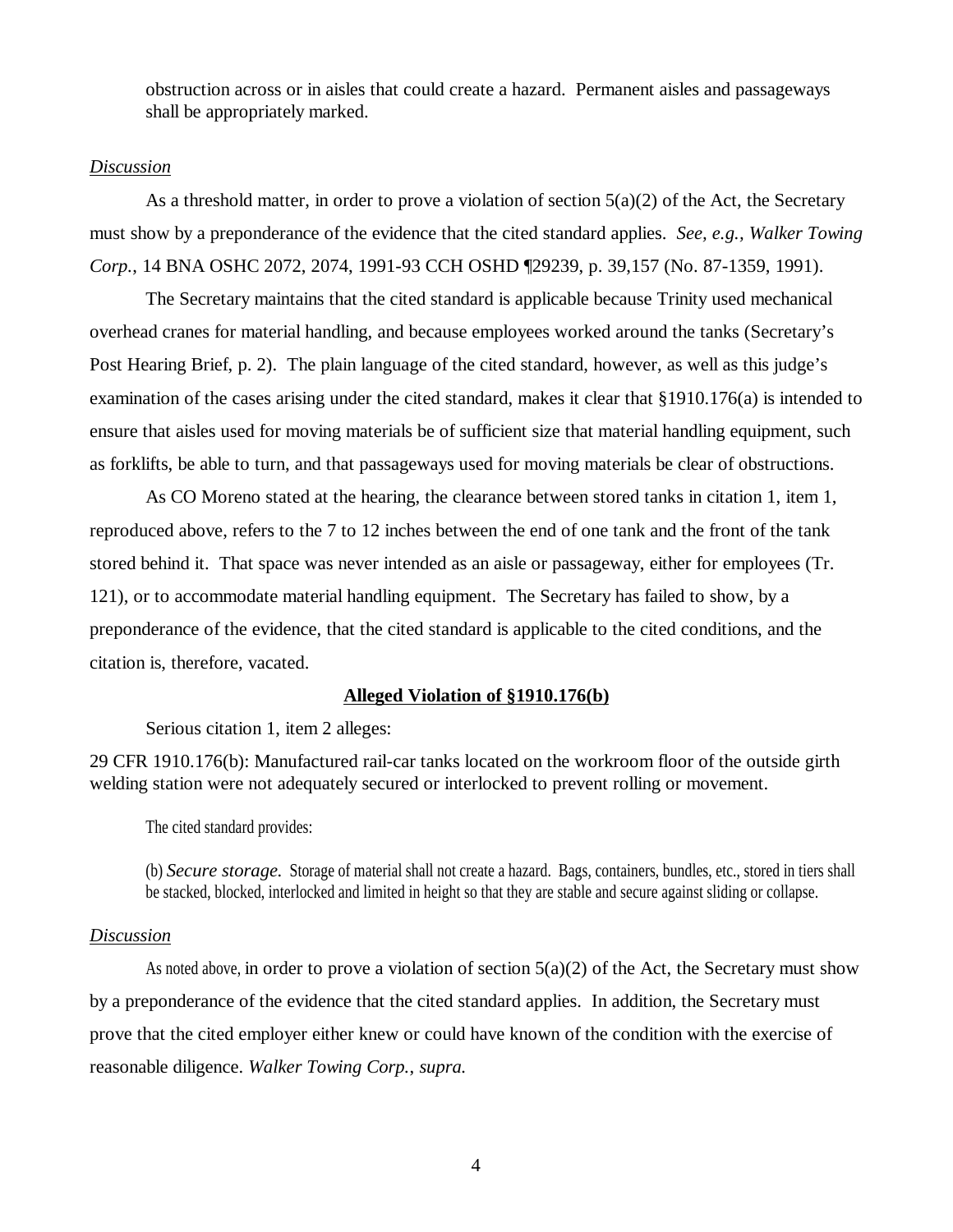**Applicability.** Mercado opined that so long as the tank was on the floor, waiting, without any work being performed on it, it was "in storage" for purposes of the cited standard (Tr. 87, 89). It is noted that the interpretation of a standard by the promulgating agency is controlling unless "clearly erroneous or inconsistent with the regulation itself." *Udall v. Tallman*, 380 U.S. 1, at 16, 87 S.Ct. 792, at 801 (1965). *See; Nooter Construction Co.*, 16 BNA OSHC 1572, 1994 CCH OSHD ¶29,729 (No. 91-237, 1994). The Supreme Court has held that, when embodied in a citation, the Secretary's litigating position before the Commission is an exercise of her delegated lawmaking powers and so is entitled to deference. *Martin v. OSHRC (CF&I Steel Corp.)*, 111 S.Ct. 1171, 1179 (1991).

The record establishes that the cited tanks were neither in use, nor being manufactured during the time they were placed on the workroom floor. The tanks were being held for future manufacturing steps. In this context, the tanks were in "storage." This judge finds the standard applicable, in that the Secretary's interpretation of "storage" is neither clearly erroneous nor inconsistent with the purpose of the regulation.

**Knowledge.** In general the employer's lack of knowledge is a defense to an established violation only when the employer was unaware of the conditions in their workplace. *Ormet,* 14 BNA OSHC 2134, 1991-93 CCH OSHD ¶29,254 (85-531, 1991). Most occupational safety and health standards, however, include requirements or prohibitions that by their terms must be observed whenever specified conditions, practices or procedures are encountered. These standards are predicated on the existence of a hazard when their terms are not met. With those standards the Secretary is not required to prove that noncompliance with these standards creates a known hazard in order to establish a violation. *Austin Bridge Company*, 7 BNA OSHC 1761, 1979 CCH OSHD ¶23,935 (76-93, 1979). Other standards promulgated by the Secretary, such as the standard at issue in this item, contain only general requirements that "hazards" related to a given activity be avoided. With those standards, a violation is established only when the employer has actual knowledge of a hazard, or when a "reasonable person" familiar with the situation, including any facts unique to the particular industry, would recognize a hazard warranting the abatement measures prescribed by the Secretary in her citation. *See; Armour Food Co.*, 14 BNA OSHC 1817, 1987-90 CCH OSHD ¶29,088 (No. 86-247, 1990).

It is clear, in retrospect, that Trinity's method of storing the tanks on the workroom floor did pose a hazard to employees. The tanks were stored so closely together that they frequently bumped into one another when being moved with the overhead crane. Trinity's method of chocking the tanks with blocks or wedges of wood proved inadequate when a tank head lifted the incomplete tank in front of it, dislodging the tank from its chocks, and causing it to roll. Nonetheless, though there was ample

5